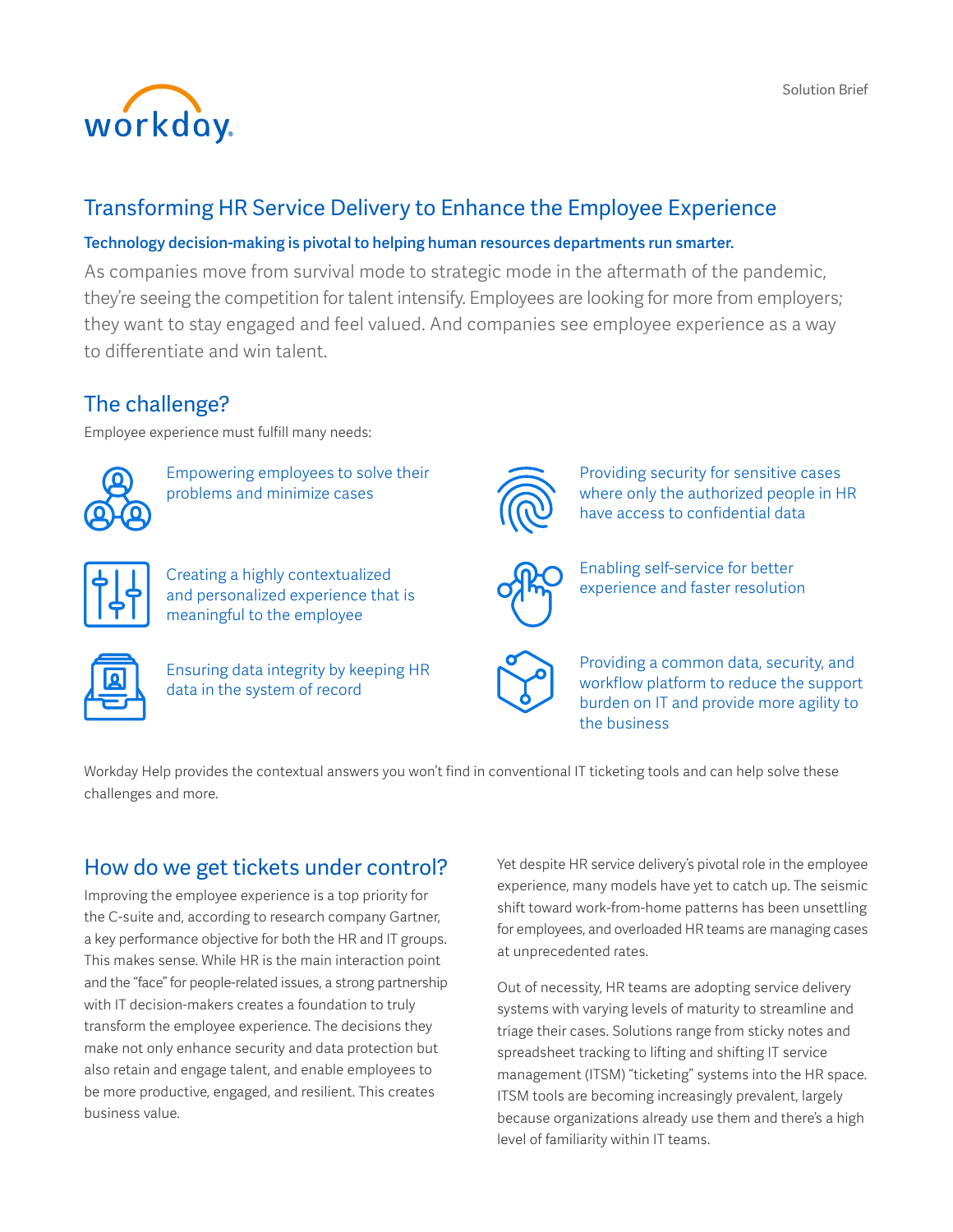However, if the only tool you have is a hammer, it is tempting to treat everything as if it were a nail. ITSM tools were designed for high-volume commoditized products and services, not for a personalized employee experience. In fact, it's fair to say they do little to elevate the employee experience at all:

- Cases are managed but not avoided. Built solely for ticket resolution, ITSM solutions do not empower employees to answer their own questions selfsufficiently, which offers little benefit in terms of productivity gains.
- The data is not contextualized. Case managers do not have the holistic employee view they need to deliver personalized answers faster.
- The tools are not consolidated. Introducing another application to the organization's tech stack generates a litany of customization challenges and data management risks.

What to use instead? There is an opportunity here for HR to partner and discuss the right approach with their IT team. ITSM is a logical choice for IT as they are trying to consolidate tools. Yet tools such as Workday provide the same benefits and so much more, making it a logical choice for the business.

Workday Help is created with the worker and HR case solver in mind. Its dual knowledge and case management functionality makes employee experience a focus while applying robust security to HR cases.

## Knowledge at the point of transaction, powered by self-service.

ITSM tools process tickets as a standalone function, thus separating cases from the organization's native knowledge base. From an HR perspective, there are hours and minutes involved in closing that gap.

Systems out of the system of record also have data integrity and synchronization issues. This is confusing for case solvers who are trying to action their case workload and don't know which numbers are correct or what data to trust. This causes significant frustration and duplicate work. Ultimately, it takes longer to deliver the information that employees need, and the experience suffers.

When HR case management volumes are high, strategic case avoidance is the answer. Currently, this is an uphill battle where 72 percent of employees say they "can't find the information they need within their company's information systems." The hours an employee spends looking for answers are hours redirected from value-added activities for the organization and, of course, employees get frustrated when they can't find the information they need. For HR, the absence of knowledge self-sufficiency generates tickets.

Knowledge management underpins Workday Help. Subject matter experts are empowered to publish relevant articles, policies, and information that employees can access via natural language searches and a digital assistant—without having to navigate away from the originally accessed screen. The right people receive the right content in the right context. Searches become personalized predictions and nudges through the use of machine learning (ML).

Employees can still submit cases seamlessly and immediately through Workday Help. However, the system is self-service first, with case submissions as a last resort.

The result:

- Employees get answers quickly and accurately across any device, anywhere
- Improved organizational productivity
- Elimination of duplicated effort—the same problem never needs to be solved twice
- Reduced or eliminated IT support requirements
- Case volumes slashed by at least 50 percent
- Reduced case solver-to-employee ratio, scaling HR resources by increasing the time spent on strategic work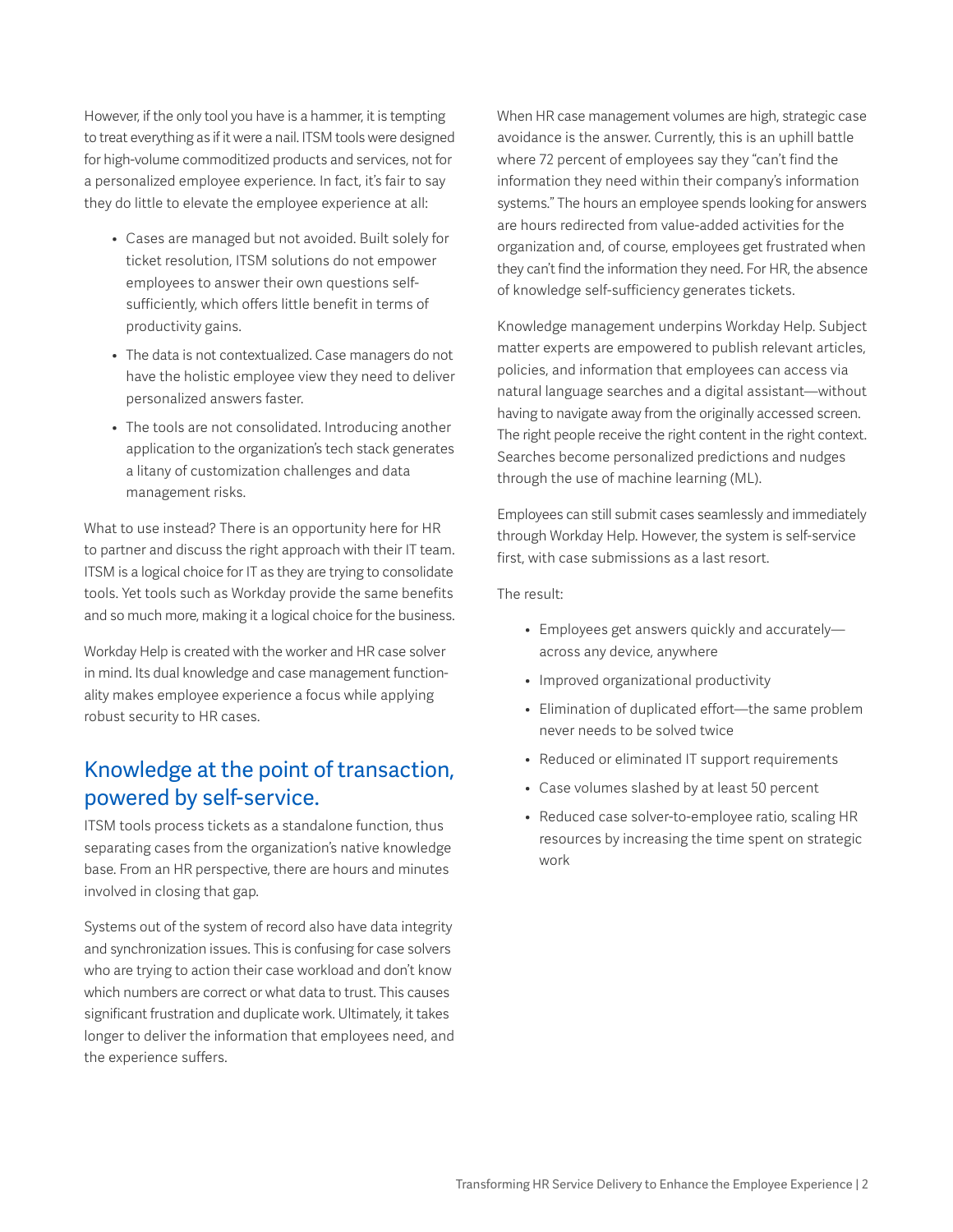

of manual request reviews for 1 user, with the time to update knowledge capital dropping from 1 week to minutes.

## Improve time to value with contextual relevance.

Best-in-class employee experiences provide a hyperpersonalized experience for each employee based on their needs and circumstances in that moment. That is only possible when all the information exists in a single version of the truth. When case solvers have access to contextual data about the employee and the case, they can deliver tailored answers quickly with high time to value. This is because they understand individual needs and can customize the services delivered to the employee based on that holistic view.

Third-party ticketing systems have no contextual relevance at least not without a high level of customization from the IT team. In fact, they introduce friction since users would have to leave the knowledge management environment of Workday to generate a case.

Workday Help puts all relevant information at the case solver's fingertips, and they can access it from anywhere without having to pivot to another system. The benefit is shorter time to solve cases and an improved quality of response. This reduces frustration levels and allows employees and HR more time to focus on productive, revenue-generating activities.

## Security for confidential cases.

By definition, HR service delivery places confidential information across all HR systems, databases, and people. This includes information related to an employee's personal issues, medical history, grievance complaints, and disciplinary action. This information is highly sensitive to the organization. The more data you expose to other applications or platforms, the greater the security risk.

This raises a number of questions:

- How does the organization manage the risks associated with using an ITSM system when somebody outside the HR department—in IT, for example will have to access the confidential information and potentially extract it?
- Who can access a case and its associated information? Is there a risk that data is misplaced or accessed by an unauthorized person, and how do you mitigate this risk?
- Can the case management system be re-architected so that it aligns with conversations outside the ticketing platform—for example, in point of entry platforms such as Microsoft Teams or Slack? Is there a way to build an end-to-end audit log of every action performed against a case, as well as the user or users that performed it?
- How deep do your audit trails go? Can you record events and set access permissions at the "view" level, ensuring robust compliance with national privacy frameworks?

These are tough questions for IT decision-makers to answer. As such, it makes a lot of sense to consolidate around an existing platform that has done the hard work for you.

Workday is uniquely built so that all the data resides in one place. At no point is the data moved away from its original source. This means that all aspects of data governance including security, confidentiality, and compliance with international data protection principles and local legislation, such as GDPR and CCPA—are built around one version of the truth.